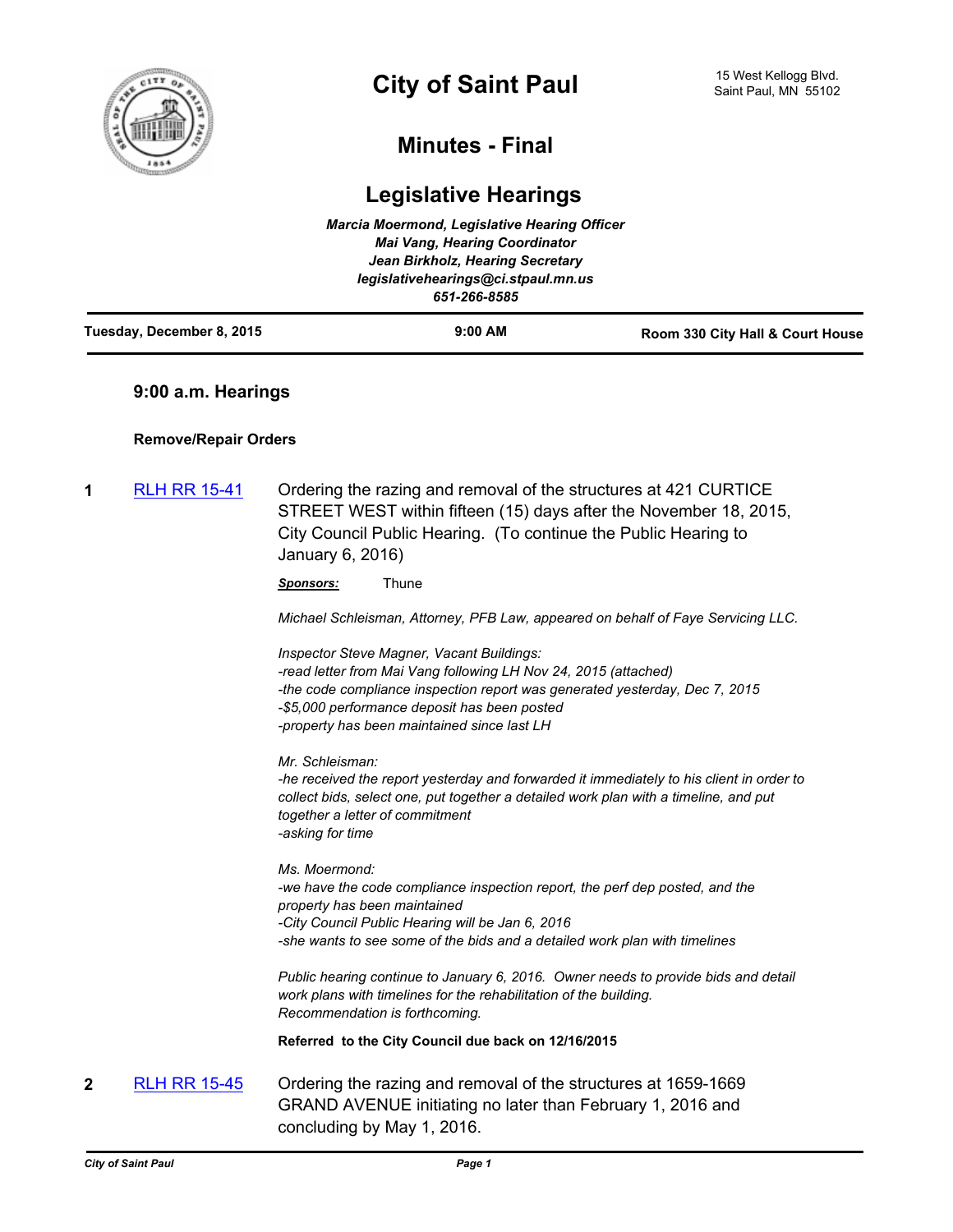# *Sponsors:* Tolbert

*Mr. Fred Kueppers, Attorney, representing Grant Heritage Properties LLC, owner of 1659-1669 Grand Ave, appeared. Eugene Sitzmann and daughter also attended.*

#### *Inspector Steve Magner, Vacant Buildings:*

*-read letter from Mai Vang after the last LH (attached); highlighted "1659-1669 Grand Avenue may not be transferred, sold, marketed, etc. under the nuisance/dangerous conditions are abated. In this case, abatement of the nuisance building would be via rehabilitation and issuance of a certificate of occupancy or demolition." Legislative Code, Chapter 33 Building Code and Inspection, 33.03. (6).*

*Amy Spong, Heritage Preservation Commission (HPC): -handed out HPC resolution adopted Thu, Nov 19, 2015 (attached) and highlighted items*

#### *Ms. Moermond:*

*-all of that translates not, necessarily, to whether this building can be demolished but rather what the process would be prior to demolition if the city has to undertake the demolition and uses federal dollars*

## *Ms. Spong:*

*-an HPC evaluation is the first step to know what process would be in place -essential goals of Sec. 106 is "avoid, minimize, mitigate"*

#### *Mr. Kueppers:*

*-his client, after a lot of thought has concluded that, everything considered, they would like to demolish the building in a timely fashion at their expense -not sure how this new HPC information would impact this*

#### *Ms. Moermond:*

*-it wouldn't; if you privately undertake this, it would not involve HUD funds and so, that would not be triggered*

#### *Mr. Kueppers:*

*-this decision was made in recent days; no preliminary work has been done -what time frame are we looking at?*

#### *Mr. Magner:*

*-we would recommend to the City Council to grant you 30 days to obtain a signed demolition contract with a licensed wrecking/removing company (they have to be licensed with the city of Saint Paul); as long as you can submit a signed contract that spells out the timing and the process, we would not have any problems following that; the city's assumption is that once you sign a contract with a vendor, and the Council goes ahead with it, they would give you 30 days after the next Council Public Hearing to get 3-4 bids, choose the vendor you want and submit that information to DSI office; DSI would document and monitor*

*-DSI's expectation is that the project, in that case, take 1-2 months at the most for removal*

*-out things to keep in mind:*

*-you need to understand that you cannot create a surface lot (parking lot) without prior approval*

*-the expectation is that the structure(s) is removed and any parking or any accessory uses would be removed at the same time; and that the site would be set up for growing grass in the spring*

*-in you choose not to take this course of action and follow thru with the granted time*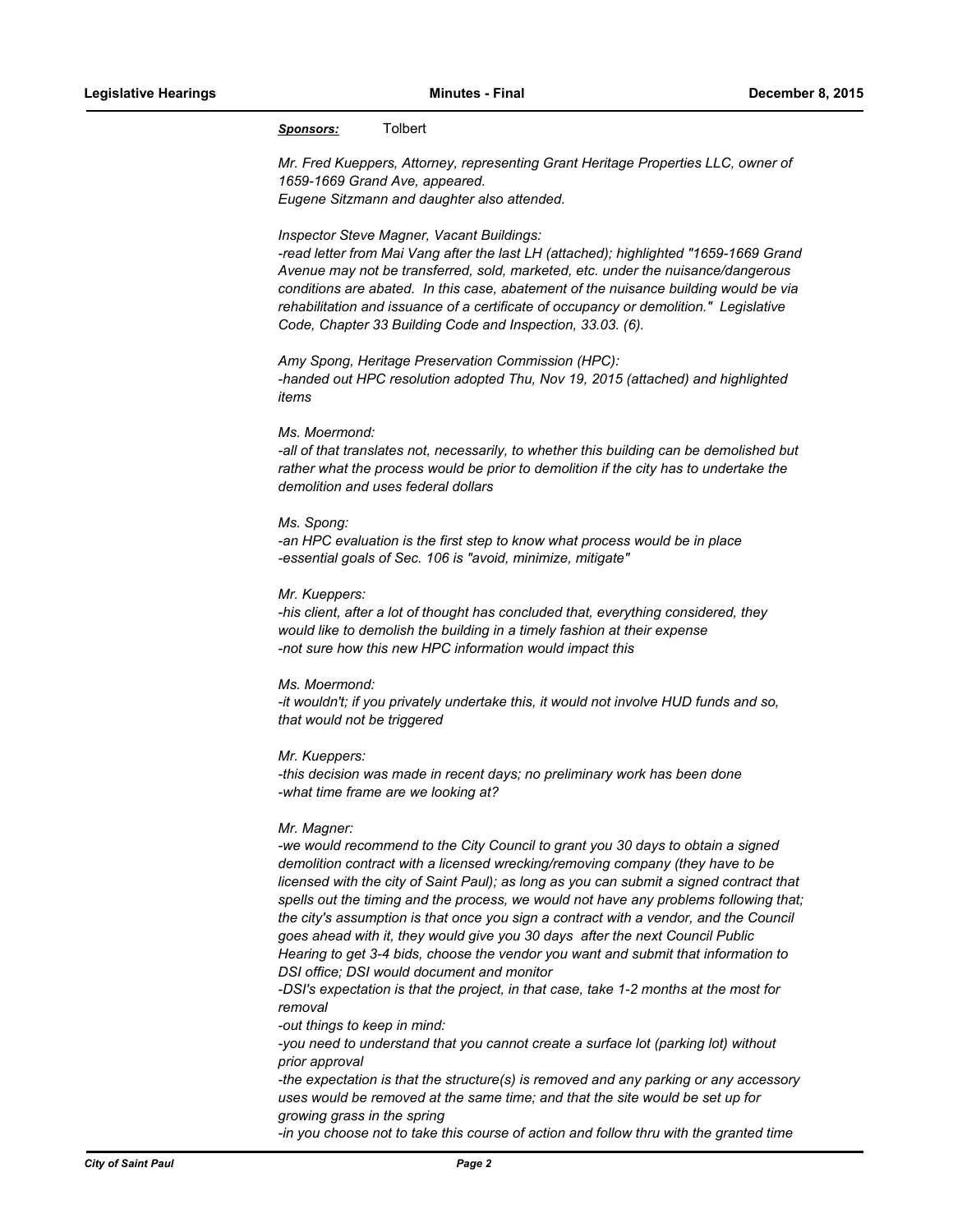*period, the city will follow thru with the demolition, which means that the city would have to incur the cost of the 106 study, which would be added to the cost of the demolition activity, which would be passed on as part of the assessment -in this particular case, he cannot say the city could do the demolition for less money than could be done privately*

*-it will be more cost effective for you to proceed with the demolition than it would be for the city*

#### *Mr. Kueppers:*

*-he and his client understand that*

#### *Mr. Magner:*

*-in 30 days, DSI, expects a signed contract with a general contractor or with an engineering firm, acting as the general*

*-there are multiple firms within the city/region that would do everything encompassed under one umbrella; you can contact Mr. Yannarelly to get a list of demolition contractors*

#### *Ms. Moermond:*

*-that is how the city operates; it chooses 1 demolition contractor after a bidding process; it is the demolition contractor, who takes responsibility for making sure that the MN Pollution Control Agency has it's 10-day review process; then, if necessary, hazardous materials abatement time period would begin and that definitely a part of the time after the permit's pulled; you would not have to figure out how to get that all done within the first 30 days*

#### *Ms. Spong:*

*-finished reading the HPC resolution (attached)*

*-HPC did not post their meeting as a public hearing but they did allow Mr. Welna, Macalester College, to give a lot of background on the building, specifically, with respect to Macalester College and their involvement over the years with this property -pointed out that the HPC recognized the long term neglect that the building has suffered and talked about that with respect to evaluating the building's historic significance, which does play into it but is not one of the main aspects; they also talked a lot about the streetscape in this vibrant little 2-block commercial corridor; and recognizing the condition of the building, the HPC did not choose to commence a designation study but they did resolve to delay in order to do a proper historic evaluation (unanimous decision)*

#### *Ms. Moermond:*

*-at Dec 16, 2015 City Council Public Hearing, she will recommend that they grant to Feb 1, 2016 for you to conclude a contract with a demolition contractor and that demolition contractor initiate no later than Feb 1, 2016 (whoever you select, shall start by then; includes: contacting the MPCA; making preliminary moves to get the ball rolling)*

*-thinks that 90 days to complete the process is fair, in this case, because it is a substantial structure and it's masonry; so, she will recommend the Council to grant until May 1, 2016 for the buildings' complete removal; if that does not happen, the city*  will initiate its own process; if it's mostly, done, we can talk about it then *-she will make notes in the resolution about the HPC's comments on this*

*Grant until February 1, 2016 for a signed demolition contract and grant until May 1, 2016 for complete removal of the structure.*

## **Referred to the City Council due back on 12/16/2015**

**3** [RLH RR 15-13](http://stpaul.legistar.com/gateway.aspx?m=l&id=/matter.aspx?key=18442) Ordering the razing and removal of the structures at 870 FULLER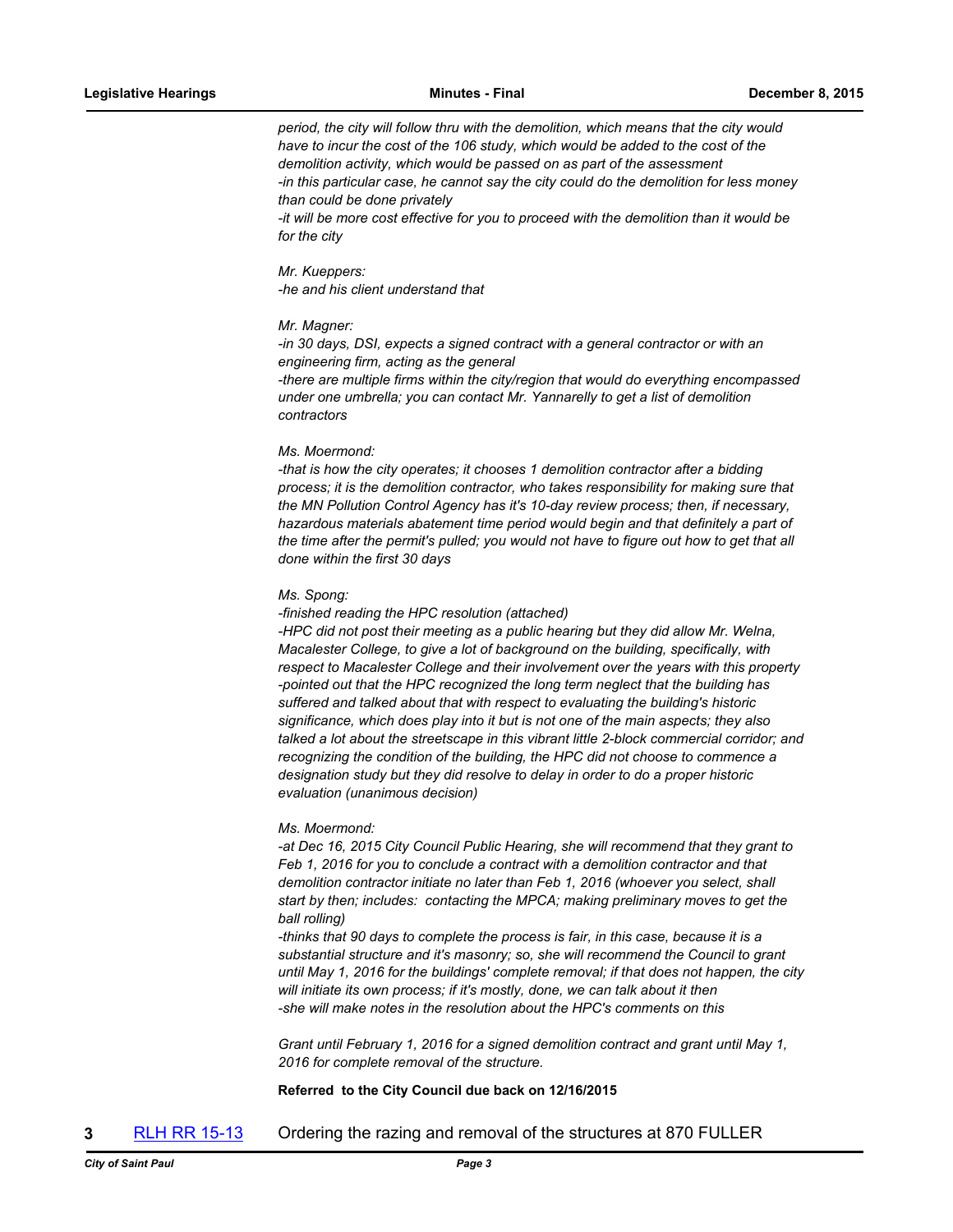AVENUE within fifteen (15) days after the June 3, 2015, City Council Public Hearing. (To be referred back to Legislative Hearing on January 26)

*Sponsors:* Thao

*Andy Barnett, NeighborWorks, appeared on behalf of E. Diane Smith.*

*Inspector Steve Magner, Vacant Buildings:*

*-read Nov 12, 2015 letter from Mai Vang (attached)*

*-the Order to Repair was sent Mar 6, 2015; the first LH was May 12, 2015 -the original plan was to give some time for Ms. Smith to possibly convey the property to a 3rd nonprofit party, who would rehabilitate the property; the 3rd party looked into it and found that there were ownership issues*

*-then, we got to the point where we were going to pass a resolution to remove the building, which was pulled back and we gave additional time to let a 4th nonprofit party to come in and try to clean up the ownership issues, which included a probate to resolve the ownership issues and transfer the title, then do a rehab; and that didn't work out*

*-then, Mr. Barnett came back for the 2nd time and asked for more time to try to get resources to clear the title because he had contacted this party out-of-state -we are still looking at the fact that we don't have clear ownership title so that the property can be transferred to a nonprofit, for profit or to Ms. Diane Smith to do the rehab under her own venue*

#### *Ms. Moermond:*

-Mr. Barnett was going to talk with an attorney about all of this and that your board *was going to hire that attorney - what's the status?*

#### *Mr. Barnett:*

*-he did get their board's approval to hire an attorney* -we have a signed engagement agreement with a pro bono attorney, Lara Krinz, *Lindquist & Venom, to handle both the probate work and clearing the title -the engagement agreement does not include deadlines; they estimated that the process of probating the estate and clearing the title would take somewhere between 6-9 months*

#### *Ms. Moermond:*

*-she'd like to see firm timelines from them; wants them to engage ASAP -if she were talking to an attorney, who was representing a bank and she wanted them to initiate a rehabilitation sooner, which is always the case, she would ask them if they had gone thru a shortened redemption period, which would be a requirement; she wants to put a similar time pressure on you and the firm that you've hired to perform - it's going to be about expectations from how and when they filed the necessary paperwork to get this rolling and ...*

*-would like to have a proposal from you from them about what that's going to look like, which she will put in front of the City Council for their consideration -we need to make sure we're moving forward at a good clip; it's been excruciatingly long*

## *Mr. Barnett:*

*-they indicated that they could file that initial petition within a month*

#### *Mr. Magner:*

-is trouble with the 6-9 months; is there a way that this law firm can put a time frame *together?*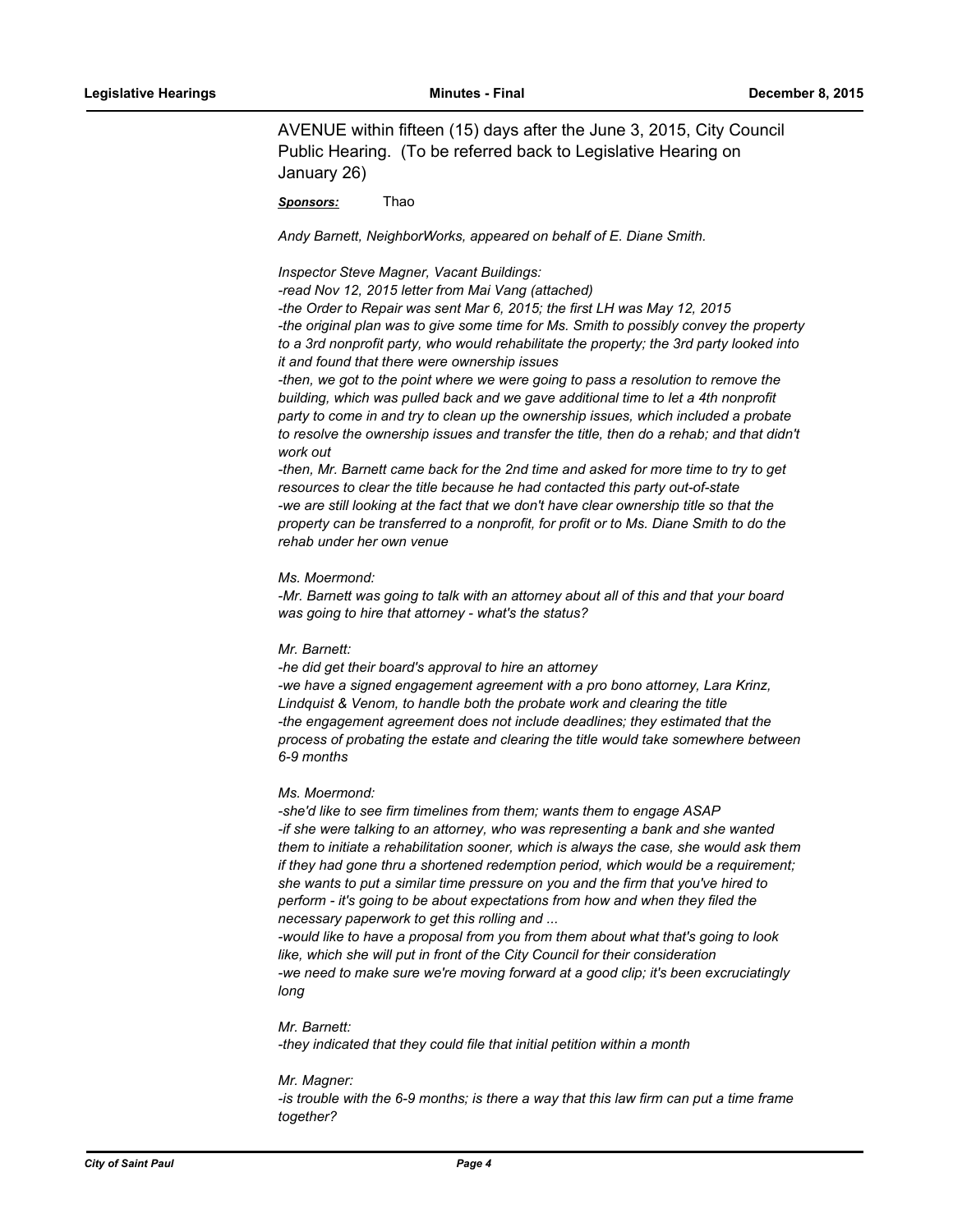*Ms. Moermond: -she would like to have them make a commitment in writing about when they will be taking these steps -thinks this could be expedited because it's an abandoned property -let's see what the attorneys have to say* -get that communication from them into my office by Dec 18, 2015 so that she and *Mr. Magner could review it -perhaps they should be present for the Dec 22, 2015 LH and we can nail down some things Mr. Barnett: -Rondo is still involved; Rondo will still do the rehab and their board is still involved; funds are still available and committed Ms. Moermond: -we need something in writing from them because it will be a new budget year for them Mr. Barnett: -he will get that in writing Ms. Moermond: -perhaps, Mr. Finzell could even come to the Dec 22 LH -Dec 22, she would like to have locked in a timeline with Lindquist & Venom; she would like to see them submit something by Dec 18 -you are scheduled to appear before the City Council on Dec 16, 2015, at which time, she will ask for a Layover so that we can have a conversation on Dec 22 LH; then it will go to City Council Public Hearing Jan 6, 2016 To be referred back to LH on December 22 and to continue the PH to January 6. Mr. Barnett needs to have the attorney submit a proposal with timelines for the rehabilitation of the building.* **Referred to the City Council due back on 12/16/2015 4** [RLH RR 15-46](http://stpaul.legistar.com/gateway.aspx?m=l&id=/matter.aspx?key=20233) Ordering the razing and removal of the structures at 805 HUDSON ROAD within fifteen (15) days after the January 6, 2016, City Council Public Hearing. *Sponsors:* Finney *No one appeared. Inspector Steve Magner, Vacant Buildings:*

*The building is a one-story, wood frame, commercial building on a lot of 3,920 square feet. According to our files, it has been a vacant building since July 6, 2012. The current property owner is Patrick Nseumen per AMANDA and Ramsey County Property records. On September 17, 2015 an inspection of the building was conducted, a list of deficiencies which constitute a nuisance condition was developed and photographs were taken. An ORDER TO ABATE A NUISANCE BUILDING was posted on September 30, 2015 with a compliance date of October 30, 2015. As of this date, the property remains in a condition which comprises a nuisance as defined by the legislative code.*

*Taxation has placed an estimated market value of \$28,300 on the land and \$700 on the building. Real estate taxes are current.*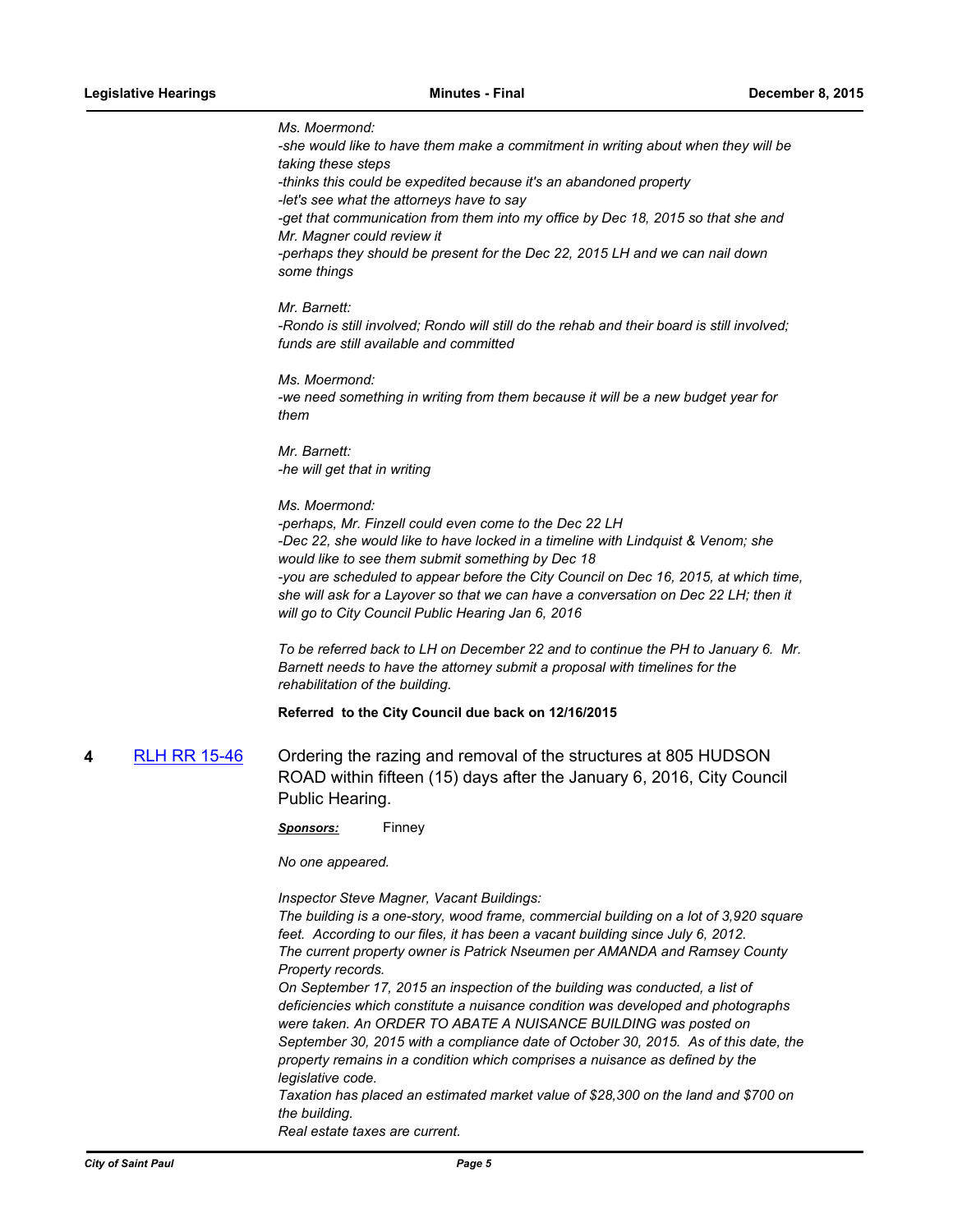*The Vacant Building registration fee was paid by assessment on July 31, 2015. A Team Inspection was done on October 17, 2014. As of December 7, 2015, the \$5,000 performance deposit has not been posted. There have been eleven (11) SUMMARY ABATEMENT NOTICES since 2012.*

*There have been six (6) WORK ORDERS issued for:*

- *- Garbage/rubbish*
- *- Grass/weeds*
- *- Snow/ice*

*A letter from the Department of Parks and Recreation, Forestry Division, was issued on December 7, 2015 to remove a dangerous tree on private property with a compliance date of December 21, 2015.*

*Code Enforcement Officers estimate the cost to repair this structure exceeds \$40,000. The estimated cost to demolish exceeds \$12,000.* 

*It should be noted that this commercial building is located in a residential zoning district and lost its legal nonconforming zoning status. The owner filed an application to rezone the property from RT1 Two-Family Residential to T2 Traditional Neighborhood. The Zoning Committee of the Planning Commission met on November 24, 2015 and recommended denying the application to rezone the property. The full Planning Commission was scheduled to take up the matter at their December 4, 2015 meeting.*

*DSI, Division of Code Enforcement Resolution submitted for consideration orders the property owner to repair or remove this structure within fifteen (15) days; if not the resolution authorizes the Division of Code Enforcement to demolish and assess the costs to the property.*

*Amy Spong, Heritage Preservation Commission (HPC):*

*-it's within the boundaries of the Dayton's Bluff HIstoric Preservation District, established by city ordinance in 1992 (Ord #17942); at the time, the inventory form states that this building was constructed in the 1980's (obviously, the permit records were not searched, which we since have done); it was classified as not contributing at that time and not contributing to the character and history of the Dayton's Bluff Historic District; however, our researcher have new information; this was scheduled for the HPC hearing Dec 3, 2015; she summarized the HPC adopted resolution: -it's a 1929 original Texaco filling station (still one more present along Hudson Road at 373 Ruth St)*

*-1-story rectangular stucco & wood sided structure*

*-canopy is still present*

-even though it was built at the end of the period of significance for the Dayton's Bluff *Historic District, HPC and staff still consider this a noncontributing building because of all the alterations it has gone thru (asphalt shingles; mansard roof installed and filled in the canopy; all but one of the rectangular window openings are boarded up with plywood; the intact window is to the right of the off-center front entrance, which has a wide simple stucco column)*

-we were aware of the zoning process it was going thru but we have a Board of *Zoning petition to amend to allow this filling station*

-Allen H. Stem, prominent architect, was on the Bd of Zoning at the time; had worked *with Wahlingford*

*-also have an early map; shows layout of filling station and where the pumps were -HPC adopted 6 findings going thru their typical review process if a demolition came forward within the Dayton's Bluff Historic District*

*-HPC resolution (attached) resolves that a proposed demolition will have no effect; vote was 5-0 with one abstention in the final adoption*

*-no one came forward to speak on this property*

*-the period of significance for Dayton's Bluff ends 1930*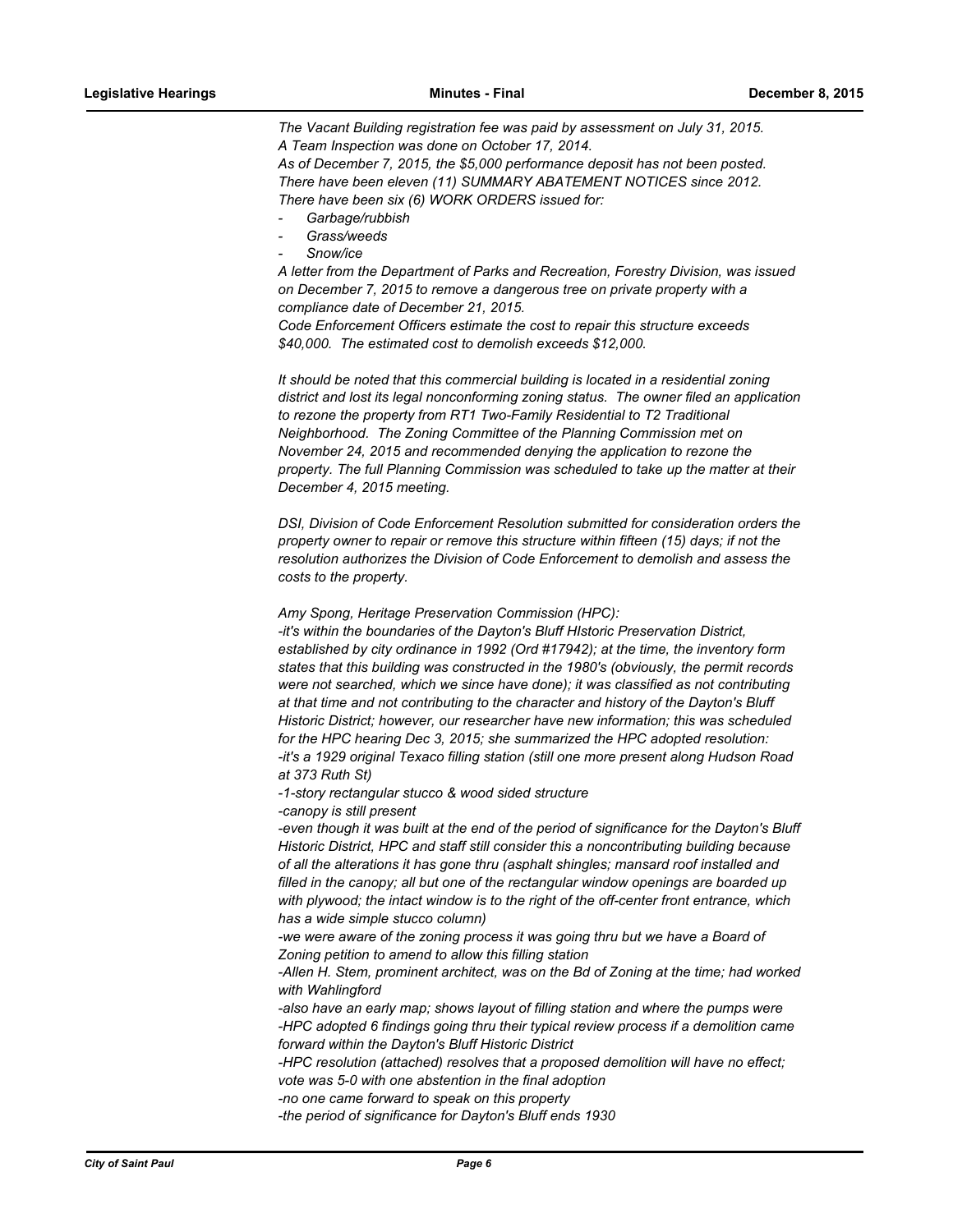*-on Oct 13, 2015, a letter from SHPO concluded that no property listed or eligible for the nationsl register will be affected by the property if it's taken down with federal funds*

*Ms. Moermond:*

*-we need to call Bill Durmandy and get the Planning Commission resolution -will recommend that the building be removed within 15 days with no option for its rehabilitation*

*Remove the building within 15 days with no option for repair.*

**Referred to the City Council due back on 1/6/2016**

**5** [RLH RR 15-47](http://stpaul.legistar.com/gateway.aspx?m=l&id=/matter.aspx?key=20234) Ordering the razing and removal of the structures at 373 RUTH STREET NORTH within fifteen (90) days after the January 6, 2016, City Council Public Hearing and 90 days for the site work to be finished.

*Sponsors:* Finney

*12-9-15: Robert Dreher came to the office thinking the hearing was Wednesday. Public Hearing is January 6; will refer the matter back to January 12 Legislative Hearing.*

*(12-8-15: No one appeared.)*

*Steve Magner, Vacant Buildings:*

*The building is a one-story, block/masonry and steel girder, commercial building on a lot of 35,284 square feet. According to our files, it has been a vacant building since January 6, 2012.*

*The current property owner is Vicious Properties LLC per AMANDA and Ramsey County Property records.*

*On September 17, 2015 an inspection of the building was conducted, a list of deficiencies which constitute a nuisance condition was developed and photographs were taken. An ORDER TO ABATE A NUISANCE BUILDING was posted on September 30, 2015 with a compliance date of October 30, 2015. As of this date, the property remains in a condition which comprises a nuisance as defined by the legislative code.*

*Taxation has placed an estimated market value of \$228,400 on the land and \$46,700 on the building.*

*Real estate taxes are current.*

*The Vacant Building registration fee was paid by assessment on January 30, 2015. As of December 7, 2015, a Team Inspection has not been done.* 

*As of December 7, 2015, the \$5,000 performance deposit has not been posted. There have been twenty (20) SUMMARY ABATEMENT NOTICES since 2012. There have been nine (9) WORK ORDERS issued for:*

- *- Garbage/rubbish*
- *- Grass/weeds*
- *- Snow/ice*

*Code Enforcement Officers estimate the cost to repair this structure exceeds \$75,000. The estimated cost to demolish exceeds \$12,000.*

*Note: we continue to have a secondary use at the site: the site is fairly large and has a lot of asphalt. It has no primary use; does not have a Certificate of Occupancy but people are parking there from the adjacent businesses. We have talked with them about that but they continue to do it. We are trying to enforce that. If we removed this structure, we would also be removing the curb cuts and all the*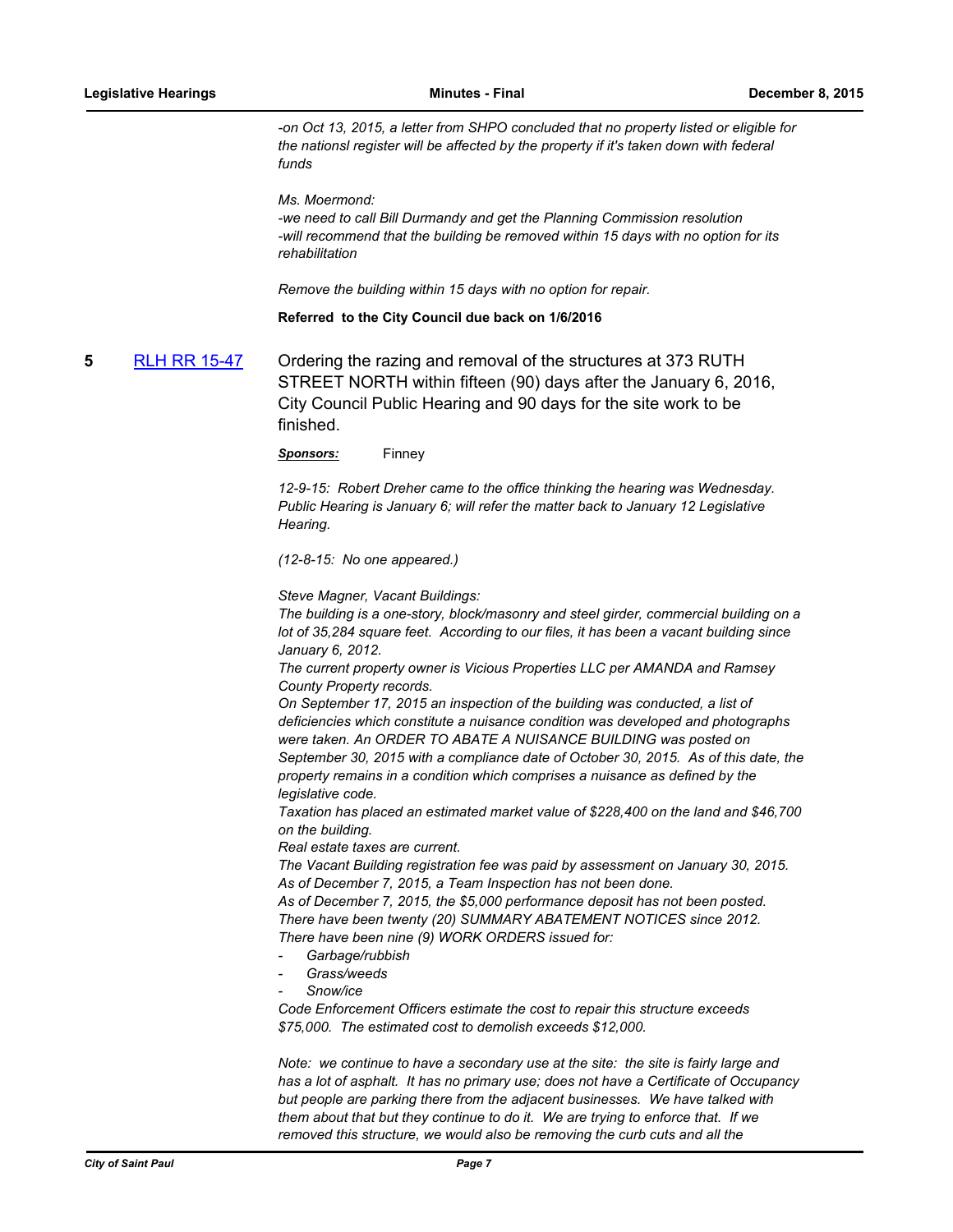*accessory asphalt, so this would go away. If the owner were to rehabilitate the structure, they cannot continue to rent these parking spaces without a certificate of occupancy and a use.*

*DSI is seeking a resolution to remove the building within 15 days.*

*Amy Spong, Heritage Preservation Commission (HPC):*

*-this Texaco filling station was built in 1963; it's a modern pre-fabricated commercial property*

*-it is 52 years old so, technically, it's considered old enough to be considered and evaluated for the national register*

*-we have very few contact studies completed on the history of the development of the automobile and structures related to that; we have recommendations by consultants and we do have a transportation context study that focuses mostly on University Ave -we have recommendations that we need to further study auto garages but from the earlier period on Grand Ave and on University Ave before they are mostly lost -there were no recommendations to look at filling stations, although we have some earlier ones that are threatened because there are fewer garages and filling stations in St. Paul; and there's definitely a movement to be less car dependent* -we do not have enough information to understand the full context to even know if

*this is a good example of it's style - it doesn't seem like it's been altered all that much -got a letter from SHPO; they have no information to go off of for these more recent properties; we don't have a mid-century modern context study but we do have some early lists that have been started of mid-century buildings in St. Paul*

*-this building has a steel frame, pre-fab metal service station area with an angle projecting flat roof and maybe there's been some infill of metal panels; it's obviously been painted over the years*

*-filling stations are gone and that does impact integrity when we are evaluating filling stations*

*-no pumping stations left*

*-this does not have the potential for designation and demolition would not have an adverse effect*

*Ms. Magner: -believes that the tanks have been removed*

*Ms. Moermond: -will recommend removal of the building within 15 days with no option for rehabilitation*

*12-8-15: Remove the building within 15 days with no option for repair.*

**Laid Over to the Legislative Hearings due back on 12/22/2015**

# **Staff Reports**

**6** [SR 15-139](http://stpaul.legistar.com/gateway.aspx?m=l&id=/matter.aspx?key=20232) Reviewing request for Council to reconsider its Order to Remove or Repair the Structures at 2227 BEECH STREET.

*Sponsors:* Finney

*Jared Kemper, Attorney with Dykema Law Firm, appeared o/b/o Ocwen, servicer for Bank of America, owner. Altisource is the REO.*

*Inspector Steve Magner, Vacant Buildings: -update*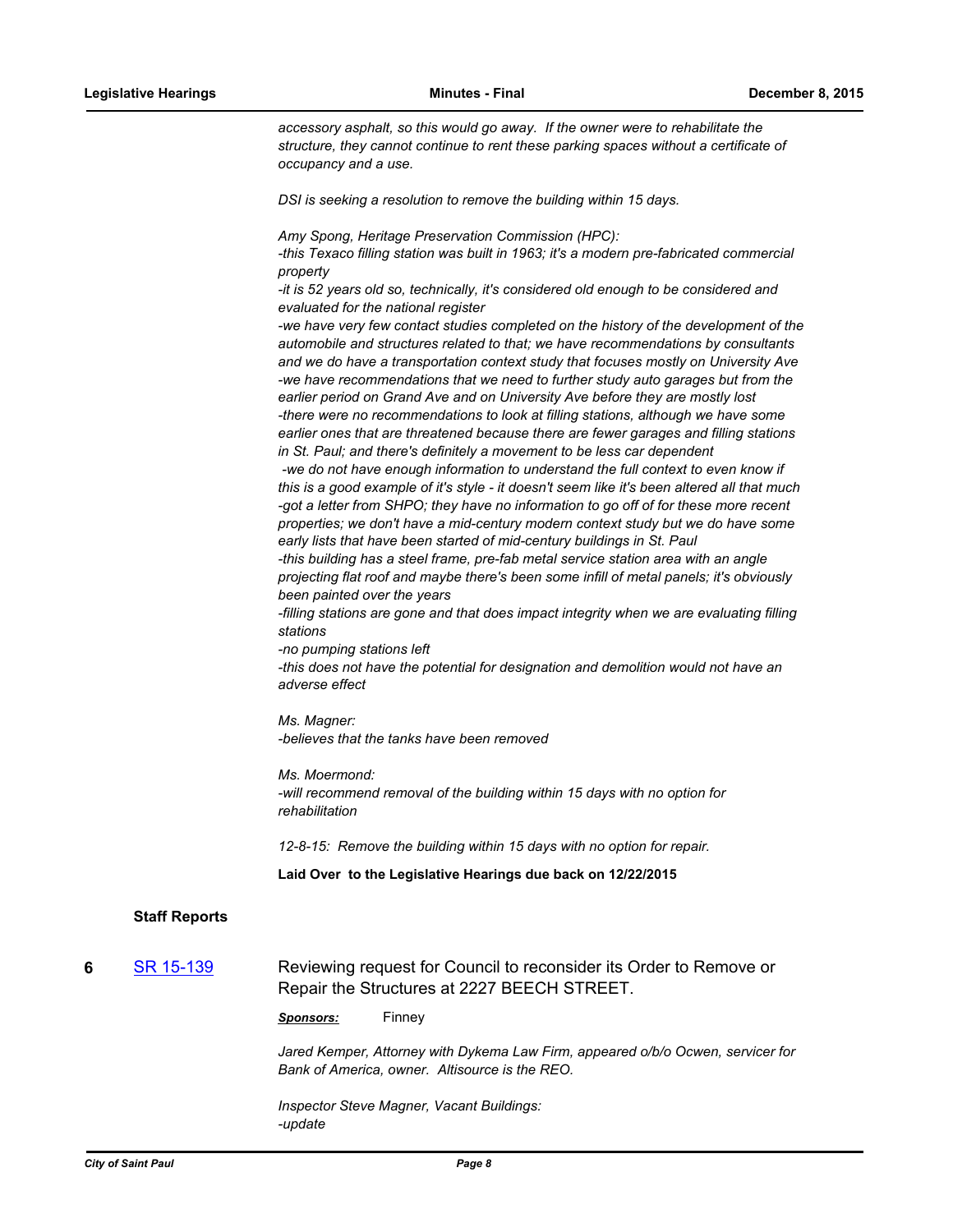*-there's a code compliance application dated Dec 3, 2015; the inspection has not yet been done; it's still at least 2 weeks out*

*-issued an Order to Abate; sent public hearing notices; there was a LH at which no one appeared; ultimately, the Council passed a resolution to remove this building; now, there's an outstanding resolution and we are re-hearing the case -the \$5000 performance deposit has not yet been received* 

*-there had been a number of complaints of water leaking and green slime coming up from under the driveway, running halfway down the block; neighbors were dumping gallons of bleach to disinfect*

*-the dwelling was found unoccupied and the Certificate of Occupancy Condemnation was issued for lack of basic facilities: gas, electric & water*

#### *Ms. Moermond:*

*-updated HPC information*

*-1977 split level home; original owner was B. Smitney -no Sanborn Maps; house is 38 years old; contiguous with surrounding housing in that neighborhood -demolition would not have an adverse affect -Altisource is the REO; is sure they can take care of the slime*

*Ms. Amy Spong, Heritage Preservation Commission (HPC): -it's not old enough from the national register perspective (has to be 50+ years to be evaluated)*

*Mr. Kemper:*

*-his understanding is that his clients missed the Sep LH because they did not have Notice of the hearing*

*Mr. Magner:*

*-has notification from Ocwen of certified mail signed Aug 11, 2015; so, they did receive proper legal notification*

## *Mr. Kemper:*

*-the people that arrange for someone to appear did not have notice -he was first engaged in Oct 2015; he appeared for the 2nd hearing; at that time, his understanding was that his client had a bid for demolition of the property, which they do have; and what became clear was that they were confused - they had obtained the demolition bid at the city's request but they understood, based on the history of the property, that the only issue was with the electrical wiring of the property; so, they had concerns about if the city were to allow repairs, what was that scope of work; in their minds, they believed it was a fairly minor issue, economically; he advised them to immediately arrange for an inspection and a post a performance deposit; he was told at the end of last week that they were working with the city to get the deposit posted; apparently, that hasn't yet been done*

*-his client is interested in knowing the scope of work expected by the city, which is in the neighborhood of \$50,000 worth, which is not what they understand to be the case; he has an inspection from Sep 2015 that Altisource did that doesn't identify other than the lack of some smoke detectors, etc; nothing extremely hazardous like green slime*

*-his request is to get the inspection to identify the issues*

*Ms. Moermond: -there are more issues than electrical*

*Mr. Kemper: -this property, he believes was foreclosed (\$150,000-\$200,000 mortgage range)*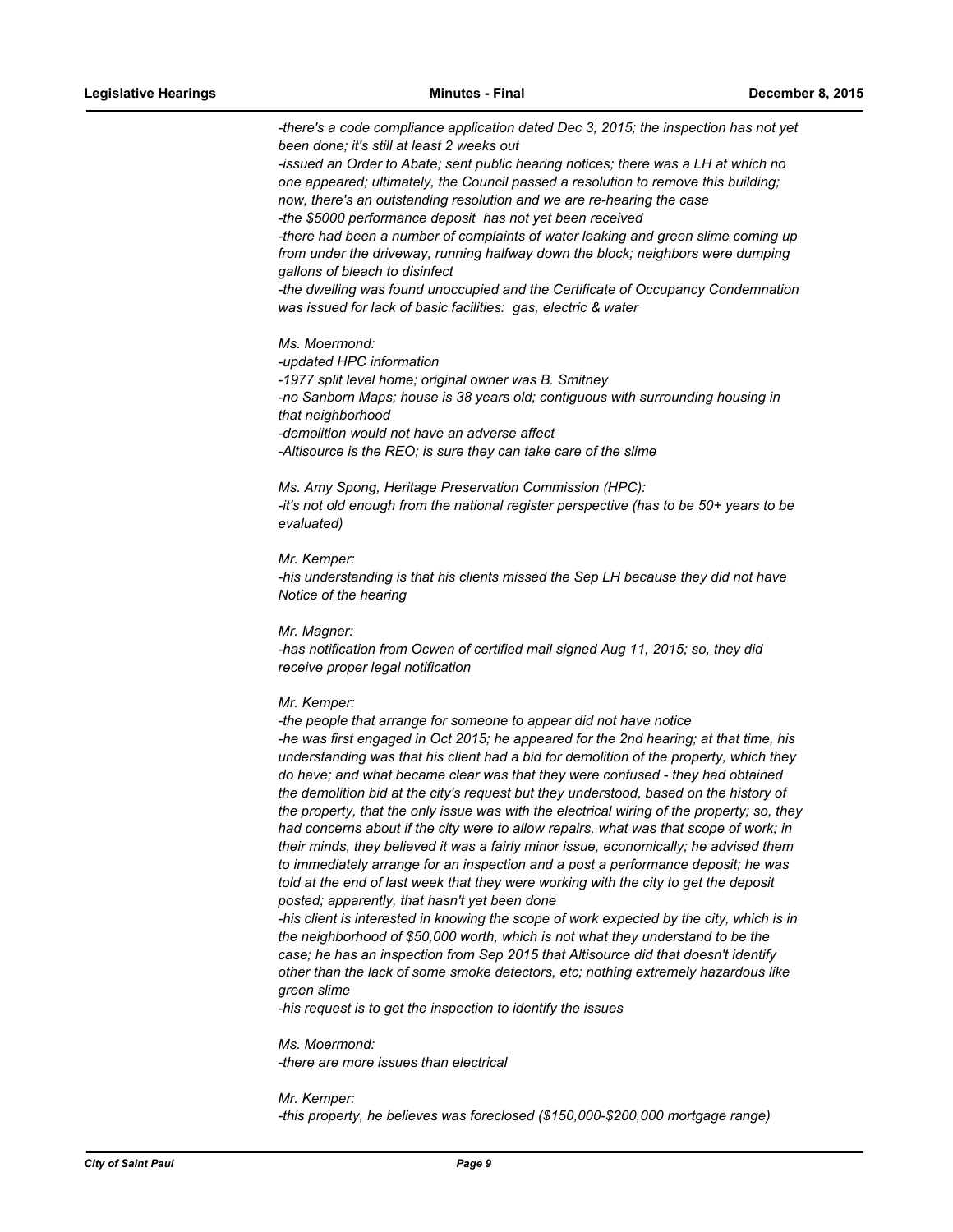## *Mr. Magner:*

*-he believes the city's estimate for repairs is \$50,000+ is because they are referencing the fact that the interior of the structure has water damage and it was not abated immediately; so, the cost was driven upward (possibly toilets froze and are broken; mold growing in the corners; suspended ceiling in basement may have fallen down, etc.)*

## *Ms. Moermond:*

*-wants to see the \$5,000 performance deposit posted by Jan 4, 2016 in order to hold off on the demo proceedings -she will call the building official to expedite the code compliance inspection; water damage will be a big part of the repairs -wants to see a proposed work plan with necessary bids, demonstration of financing and a willingness to pay for the rehabilitation of at least \$50,000 (commitment letter;affidavit from the Vice President) -if the performance deposit is posted by Jan 4, 2016, she will grant time until Jan 26, 2016; if performance deposit is not posted, we're done -property must be maintained -LAYOVER to Jan 26, 2016 to review the plans*

*Owner needs to post the \$5,000 performance deposit by January 4th in order to hold off demolition proceedings. If condition is met; Legislative hearing officer is looking for a proposed work plan with all necessary bids, financial documentation and an affidavit from the Bank; and property must be maintained.*

**Laid Over to the Legislative Hearings due back on 1/26/2016**

**7** [SR 15-145](http://stpaul.legistar.com/gateway.aspx?m=l&id=/matter.aspx?key=20371) Reviewing request of Becky Errigo, NeighborWorks Home Partners, to have Council reconsider its Order to Remove or Repair the Structures at 1022 MINNEHAHA AVENUE WEST.

*Sponsors:* Thao

*Becky Errigo, Greater Frogtown Community Development Corporation (CDC) / NeighborWorks Home Partners (NWHP), owner, appeared.*

#### *Ms. Moermond:*

*-she and Ms. Errigo talked extensively on the phone about how the 180 days had come and gone; and there was really no forward motion*

## *Inspector Steve Magner, Vacant Buildings:*

*-update: we had multiple legislative hearings; we had a City Council Public Hearing; they passed a resolution to remove the building; we hired a contractor, who started the demo; we were asked to stop the contractor; we stopped; we went through the LH process again; City Council passed a resolution to say the demolition for 180 days; that stay is now over; and technically, the original resolution to remove goes into effect*

*-we also have an issue with the performance deposit; we really should move forward with forfeiting that deposit*

*-but,,,, we do have a new code compliance inspection report dated Nov 19, 2015*

# *Ms. Errigo: -we've had a chance to review the code compliance inspection report -we closed on our construction financing -we have a signed contract with our contractor -we have had the water/sewer re-connected at the lot line*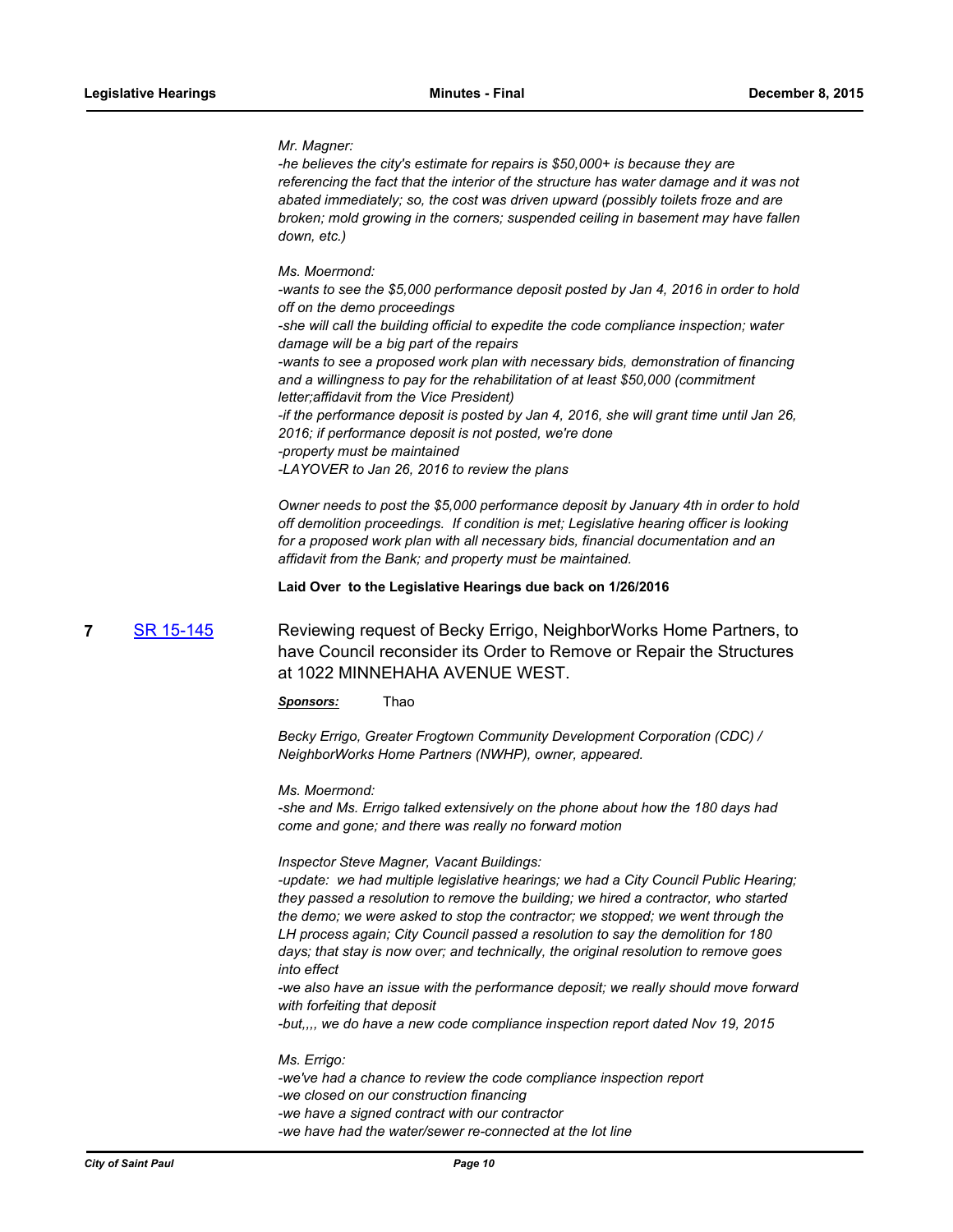*-we have applied to Xcel Energy to have the gas and temporary electric service -the contractor has done permitting for the plumbing, the building and the mechanical work (Bella Roofing and Contracting)*

*-our organization became involved about halfway...*

*-history: had a scope of work; bid it out; estimates came in quite a bit higher so, we had to revisit that and get bids from other contractors; we were also working with people to try to mitigate the cat odor*

*-she has a budget to submit; they were able to partner with some other organizations and secure some funding (United States Rebuilding Coalition, MN Chapter (USGVC)); they also have a relationship with Home Depot, where they are donating new items that perhaps are over stocked of discontinued (kitchen cabinets, light fixtures, floor coverings, etc.)*

*Ms. Moermond:*

*-close to initiating the actual work*

*-you are going to lose the \$5,000 performance deposit unless we do something about that today*

*-her proposal will be that instead of losing your \$5,000, you will need to put down another \$5,000; total of \$10,000 being held by the city, subject to forfeiture if this rehab doesn't get taken care of*

*-also wants to see a detailed work plan/construction statement; evidence of financing; maintenance of the property (shovel snow; keep it clean; contractor needs to provide a dumpster and get a permit if they need to put it on the street)*

*Ms. Errigo: -they will repair the garage*

*Ms. Moermond: -you can store construction material in the garage -send us electronic documents if you can -she recommends DSI allow permits to be pulled based on today's discussion*

*The following conditions must be met by December 22, 2015:*

- *1. Post another \$5,000 performance deposit;*
- *2. provide a detailed work plan with timelines or a sworn construction statement;*
- *3. provide a document demonstrating financial capacity to complete the project; and*

*4. owner must continue to maintain the exterior areas of the property (construction debris must not be stored outside).*

*If those conditions are met; a new resolution granting a stay of enforcement will be on the City Council Public Hearing Agenda for January 6, 2016.*

# **Received and Filed**

# **11:00 a.m. Hearings**

## **Summary Abatement Orders**

# **Correction Orders**

**8** [RLH CO 15-34](http://stpaul.legistar.com/gateway.aspx?m=l&id=/matter.aspx?key=20261) Appeal of Larry Trebelhorn to a Correction Order at 700 JAMES AVENUE.

*Sponsors:* Thune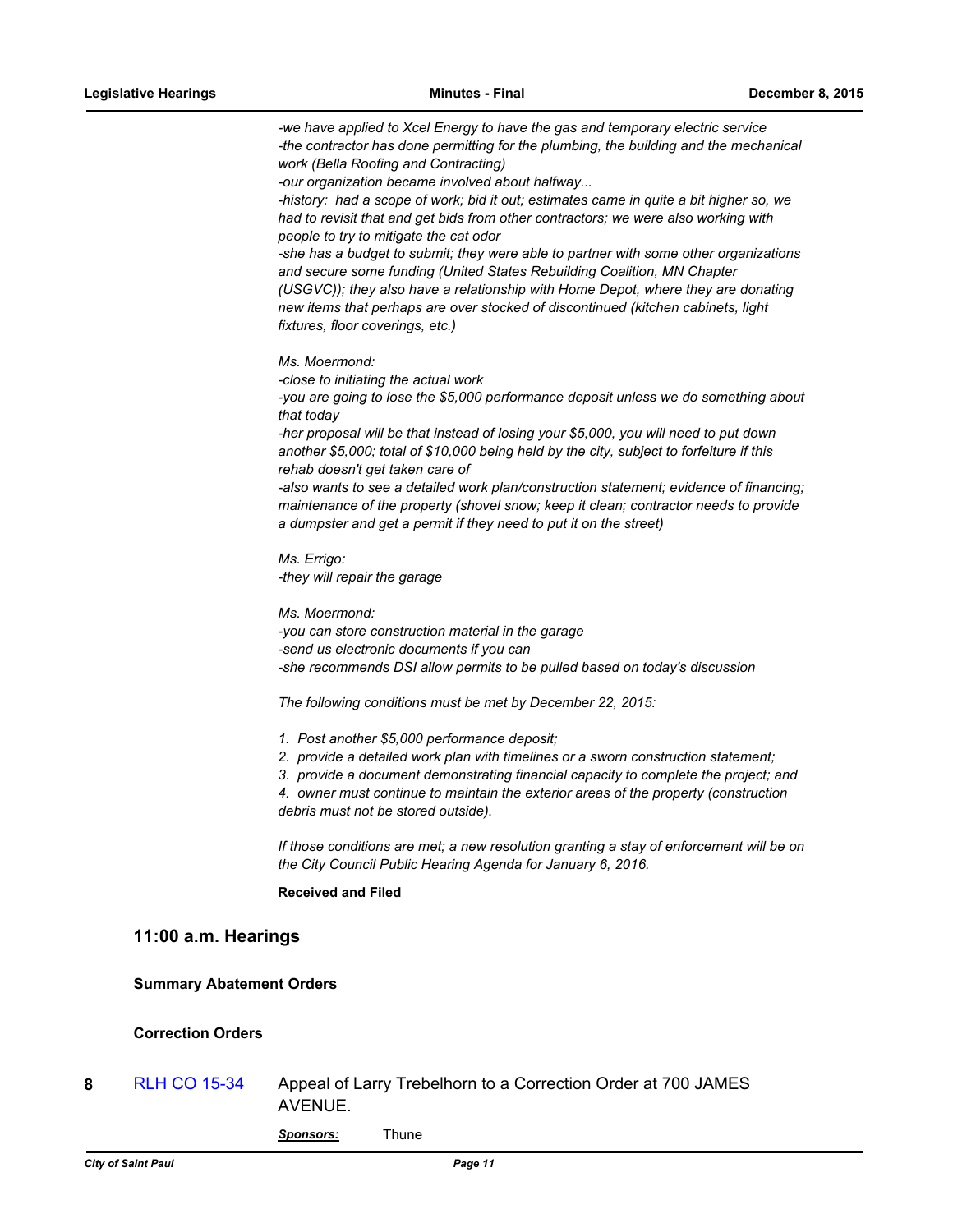*Larry Trebelhorn, owner, appeared.*

*Inspector Lisa Martin:*

*-update:*

-Ms. Moermond asked her to go out and take photos of the property; it's a very well *maintained property; there's never been any complaints at the property -when you walk in the front door, there's a separate entrance to go up the stairs or take a right into Mr. Trebelhorn's space; or at the top of the stairs, there's 2 doors: one goes into a bedroom; one goes into what's a living room; it is a separate type of entrance*

*-on the back side of the home, there's one door that goes straight up to the upper living space; at the top of the stairs, there again, are 2 doors: one goes into the bathroom; one goes into a kitchen*

*-she doesn't think that the house was originally designed as a duplex; probably, the family who had it before utilized it that way and that's how Mr. Trebelhorn also has been utilizing the property*

*-there's no dead bolt locks on those doors*

*-there do have a stove, refrigerator, etc. in the upper level*

*Ms. Moermond:*

*-so, it functions much more like a mother-in-law space*

*Mr. Trebelhorn:*

*-he would like to keep using the house as is because it benefits him and the person living upstairs; mutually, it's a good set up and he's used it that way for the 7 years that he's owned the house*

*-the family who lived there before was there for 40 years; doesn't know when they built the stairway in the back*

*-he doesn't have an interest in making it a duplex; it wasn't built as a duplex*

#### *Ms. Moermond:*

*-for our purposes today, she will say that it functions like a mother-in-law living space; it's a single family home with a mother-in-law space*

*-will recommend that the Council grant your appeal during your period of ownership; if sold and becomes a rental property, it will need to be re-evaluated at that time*

*Grant the appeal during owner's period of ownership and occupancy of the space. If the property is sold and the building becomes a rental property, the issue will be re-evaluated.*

**Referred to the City Council due back on 1/6/2016**

**9** [RLH CO 15-36](http://stpaul.legistar.com/gateway.aspx?m=l&id=/matter.aspx?key=20390) Appeal of Tim Hayes to a Correction Order at 915 JUNO AVENUE.

*Sponsors:* Thune

*Tim Hayes, owner, appeared.*

*Inspector Lisa Martin:*

*-a complaint came in re: an accessory tent structure -Nov 20, 2015, an Order was issued; it's not permitted because it's a temporary structure -Mr. Hayes was asked to remove it by Dec 1, 2015; he filed an appeal*

*Mr. Hayes: -this structure was there when he bought the house in 2004 and it probably had been*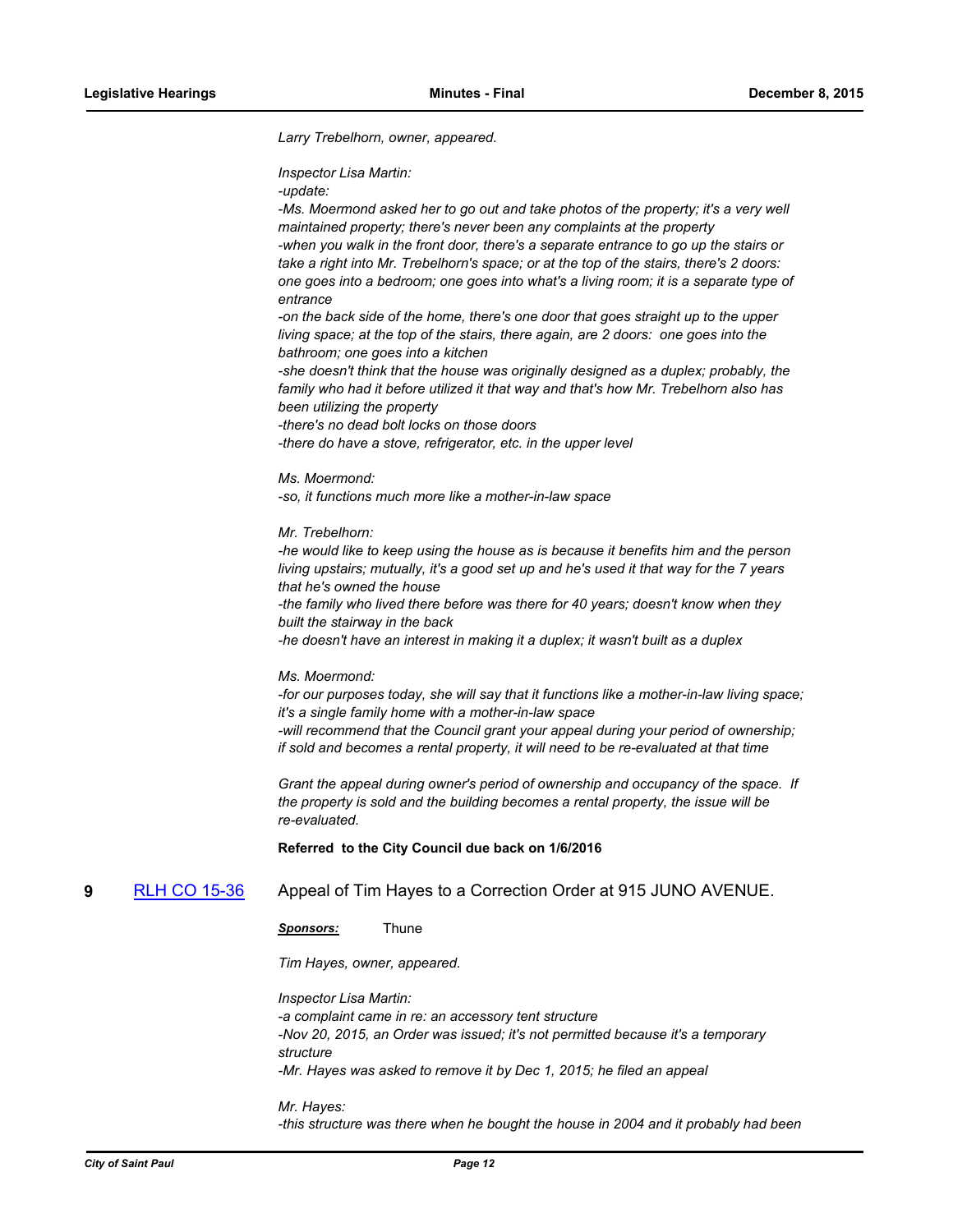*there 5 years prior to that; so, he was very surprised by the Notice after having been there for 20 years*

*-he likes having it there because he's had 2 back surgeries, one of which was a fusion; so, it prevents me having to shovel that space, which he uses quite frequently for a couple cars; it's quite convenient*

*-he was told that this had something to do with access by the Fire Dept (?) was the reason these inspections were happening (?) he said the dept was trying to get rid of as many of these as they could - they would inhibit their trucks, somehow; looking at the space, there's really no way a truck could even get in there; it's very tight*

*Ms. Moermond: -doesn't have any idea why that was said*

*Ms. Martin:*

*-the fire dept has been calling in complaints re: temporary structures throughout the city; so, we are getting a lot more complaints than we ever have; these temporary tents should not be permitted; they can easily catch fire; they are too close to other structures*

*Ms. Moermond: -she talked with the building official and his concern is that because it's not a stable structure, it could take flight*

*Mr. Hayes: -it's attached to the fence on one side and to the garage on the other side, so it won't lift up -there's a 2-garage next to it -it's convenient for pick-ups and drop-offs*

*Ms. Moermond: -the city code and the building code are pretty clear that you can't have this kind of structure*

*-you have 6 months to take care of it, which gets you thru this winter into the spring* -suggests that he looks into building something permanent there, like a car port; and *that should not be very expensive to do; you'd need to pull a building permit; it will need footings; and you'll need to have an inspection of it; check with DSI*

*Grant 6 months to come into compliance with the carport by removing it or building a permanent accessory structure under permit.*

**Referred to the City Council due back on 1/6/2016**

# **11:30 a.m. Hearings**

**Orders To Vacate, Condemnations and Revocations**

# **1:30 p.m. Hearings**

# **Fire Certificates of Occupancy**

**10** [RLH FCO](http://stpaul.legistar.com/gateway.aspx?m=l&id=/matter.aspx?key=20368)  15-331 Appeal of Ji Li to a Fire Inspection Correction Notice at 961 PROSPERITY AVENUE.

*Sponsors:* Bostrom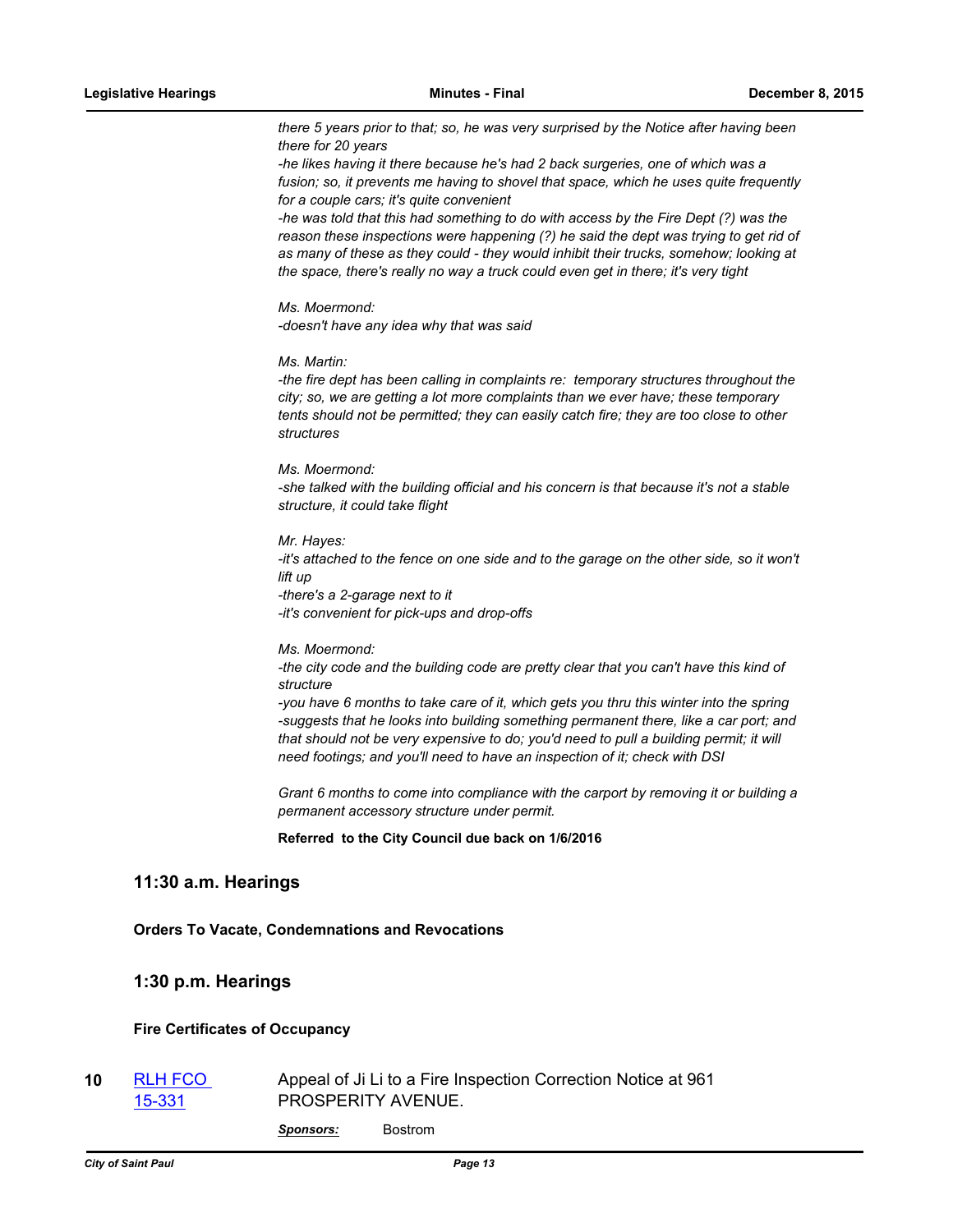*Ji Li, owner, appeared.*

*Fire Supervisor Leanna Shaff:*

*-Fire Certificate of Occupancy inspection conducted on Nov 18 by Fire Inspector Dan Klein*

*-Inspector Klein had some questions, so, he asked sprinkler inspector Jeff Hemenway to go take a look*

*-triplex built in 2007*

*-this is it's first C of O inspection cycle*

*-when it was built, a sprinkler system was installed under 13R (type required in a triplex)*

*-at the time of construction, it was all installed to code, which required monitoring of the system and annual inspections*

*-according to what Inspector Klein found, the system is no longer monitored and it hasn't been inspected annually until ordered; he also found 2 corroded heads, which have since been replaced*

*-2nd item: grounding of the water meter; she is not sure why that's being appealed because jumpering of the water meter is to protect the meter itself if the system gets electrically charged*

*-she has talked with St. Paul Regional Water Services about that; they said it's the property owner's responsibility to make sure the grounding strap/wire is there*

*Ms. Moermond:*

*-asked Inspector Hemenway what specific activities are involved with the monitoring of a sprinkler system*

*Sprinkler Inspector Hemenway:*

*-the fire alarm panel receives the signals from, in this case, a water flow if the system activates; the panel receives the signal, then, the monitoring company would pick it up and call the Fire Dept; it's pretty basic - you just need to trigger that to have it checked*

*Mr. Li:*

*-has communicated with the inspector about those 2 items and he did his own research*

*-the inspector agreed with him but he said that he needed to go thru this appeal because he cannot remove the items*

*-first of all, this is not the first inspection; he had an inspection 4 years ago on everything and it all passed*

*-re: the monitoring: personally, he thinks it's a good idea but he checked the international code and it only requires monitoring if you have over 100 heads; he has only 35 sprinkler heads, so, he's following the code; so, this item should be removed from this Correction Order*

*-did more research: the Fire Marshall had no recollection from this monitoring; they don't want to monitor this*

*-from his experience, monitoring is a hit and miss; a couple times the phone line was removed because of construction and it keeps sending signal (a false alarm); bottom line, according to the code, he is complying*

## *Ms. Shaff:*

*-a building is code compliant under which the code it was built; unless a building is modified, changed, it get to remain*

*-this particular building was built in 2007; this particular system under the installation in 2007, requires monitoring*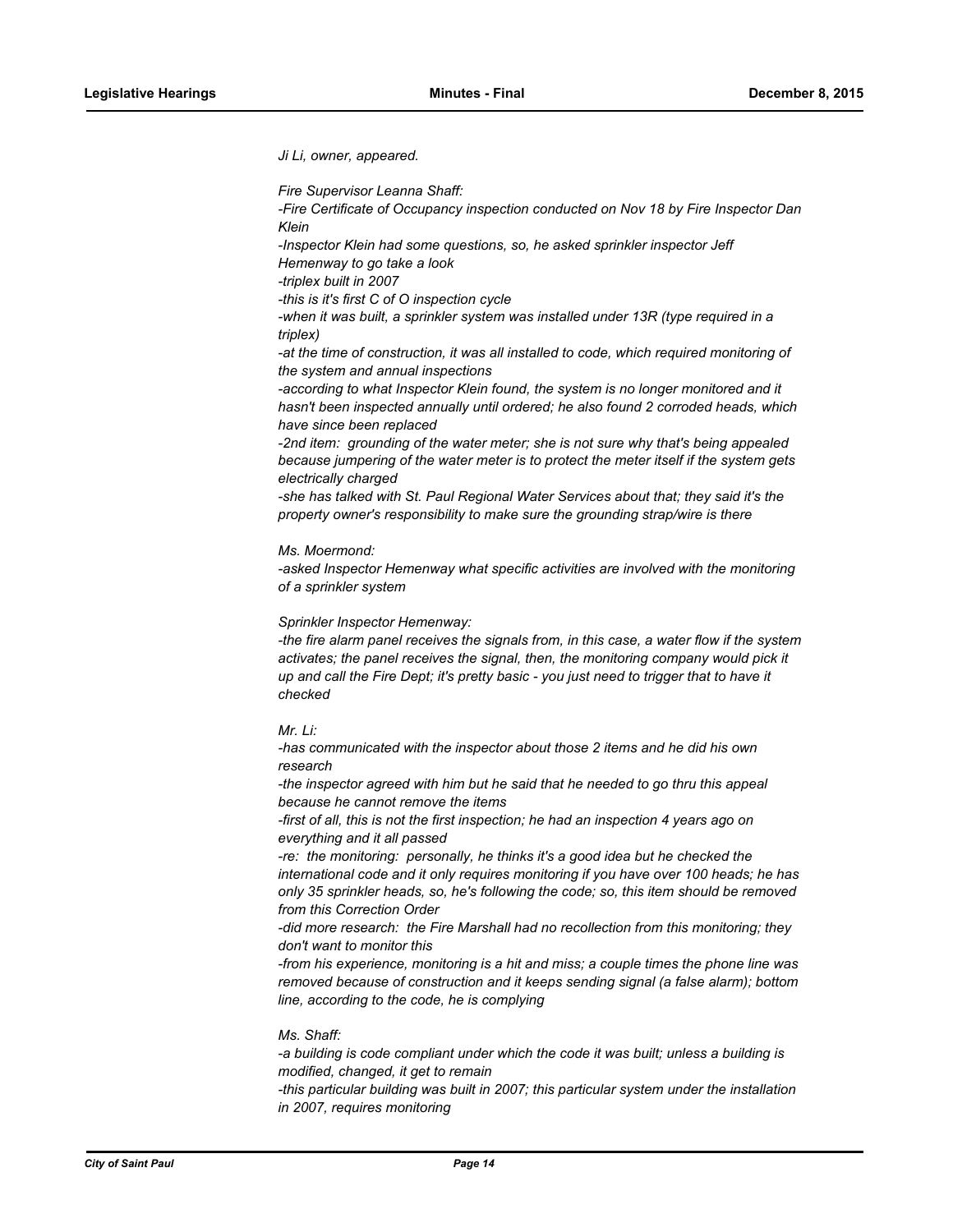# *Ms. Moermond: -and, with respect to the number of heads?*

#### *Mr. Hemenway:*

*-go to Section 9034 of the 2000 International Fire Code, which was the one in effect at the time of this particular construction, "A limited area system with fewer than 20 heads, you can omit monitoring." (the 2007 International Fire Code says the same)*

*Mr. Li: -this is not a new construction*

# *Ms. Moermond:*

*-the applicable fire code for this is the one that was in place at the time of construction - the 2000 Fire Code (the 2007 Fire Code says the same thing)*

#### *Ms. Shaff:*

*-the code that's applicable is the code under which it was built -if you changed the system under permit, then, the current code is applicable -this is not a new building - no doubt about that; there's not a number (of heads) that we can assign to it; what the code requires is that it meets the requirements under the code it was built - that is required to continue*

#### *Ms. Moermond:*

-asked how long Mr. Li would need to do monitoring if monitoring was required under *the 2000 or 2007 code*

#### *Ms. Shaff:*

*-forever or until the system is changed; if it's changed, it would need to meet the code that was in effect at the time of change*

# *Mr. Li:*

*-I don't agree with what you are saying; you are not sticking to the code; you are "making" code to which I don't agree*

## *Mr. Hemenway:*

*-by definition of "existing" - it's a building or facilities or conditions which are already in existence, constructed or officially authorized prior to the adoption of the code; so, your building using the 2000 code, so, you need to follow that code*

# *Mr. Li:*

*-this building was constructed in 2006 and there was a new code after that, 2007, you said*

# *Ms. Shaff: -we were citing the code under which is was built*

# *Ms. Moermond:*

*-it doesn't make any difference which code, either the 2000 or 2007 because they are identical in this regard*

# *Mr. Li:*

*-there was a code change after or around 2006 - 2007; amendment was made*

#### *Ms. Moermond:*

*-I'm hearing staff say that there wasn't -the code says that you can electrically supervise this if you choose and you can be*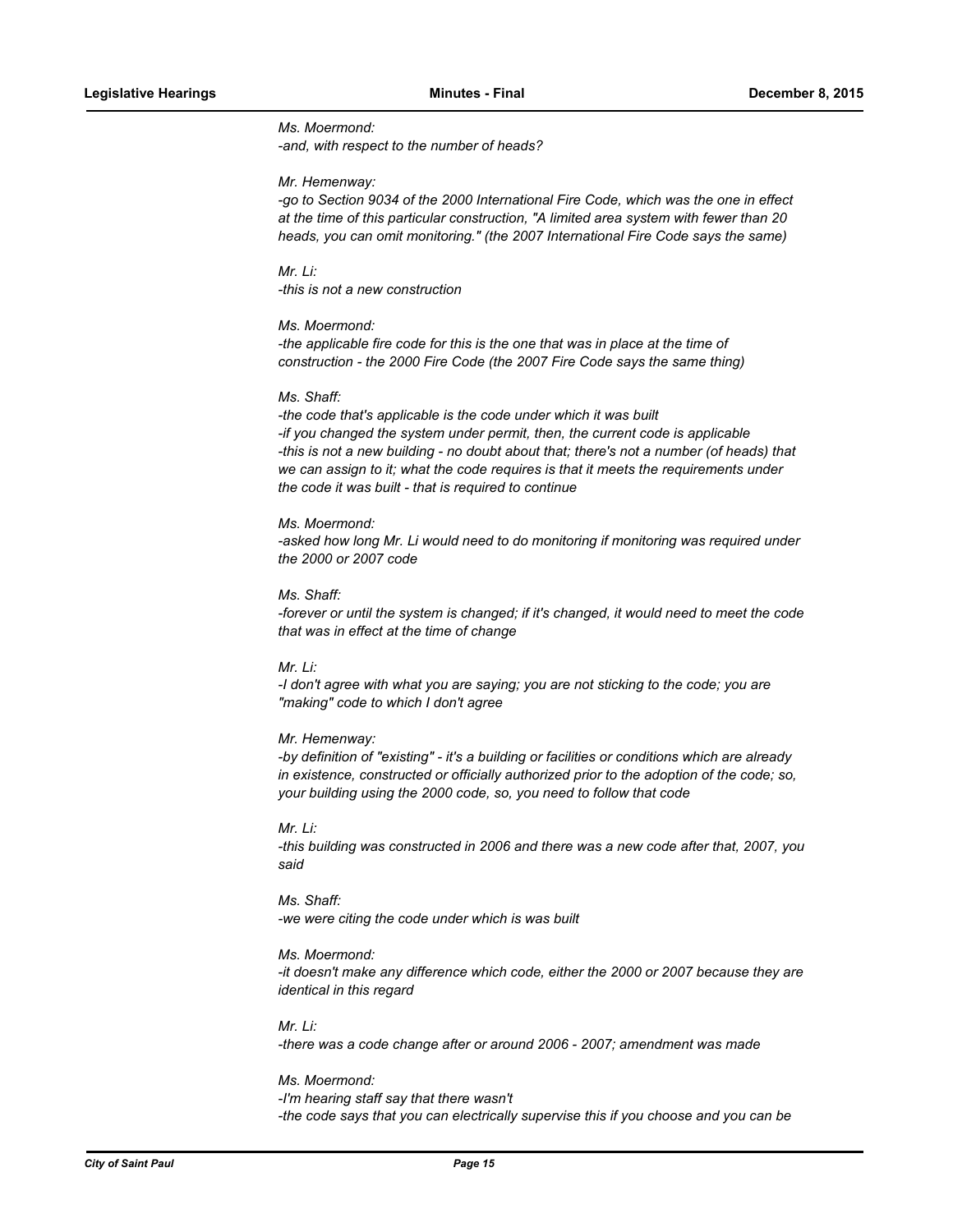*exempted from electrically supervising it, affecting 1 or 2 family dwellings (this is a triplex) limited area systems serving fewer than 20 sprinklers; this is "for existing sprinkler systems, monitoring is required when the number of sprinklers is 100 or more"*

*-re: amendment Mr. Li is talking about there not being a provision in the 2000 code "for existing sprinkler system heads, monitoring is required when the number of sprinklers is 100 or more" and that #8 in the 2007 code does not exist in the 2000 code*

*-the contention is the word "existing" and how we move forward with that -timing wise, because it takes a couple years to do MN amendments to the International Fire Code, your house, Mr. Li was constructed using the 2000 code and that code goes forward with you; it doesn't sunset*

#### *Mr. Hemenway:*

*-if you add 5 sprinkler heads, you have to bring it up to today's code, which is the 2007 code*

#### *Mr. Li:*

*-thinks that he should benefit from the code change, not punished by the code change*

# *Ms. Moermond: -the code change doesn't affect you*

#### *Mr. Hemenway:*

*-if you built the same building, the same system, same everything right now, you would have been required the same; so, the code isn't any more lenient today from*  what it was; if you would have built it 30 years ago, then, it would have been a *different system and it would have been existing*

# *Mr. Li:*

*-regarding the water meter: -he contacted the inspectors and they said it was OK; so, I would like to have those items removed*

## *Ms. Moermond:*

*-she has looked at the email on this and it's been taken care of; it's clear that the electrical inspector signed off on that*

# *Mr. Li:*

*-wanted items removed from the list so that he could qualify for "B" status instead of "C"*

*(Explanation and discussion ensued on the point system)*

## *Ms. Moermond:*

*-re: sprinkler situation - she doesn't think that the change in code applies to you in any way that would be a benefit to you, according to here reading of it; she doesn't believe that it's applicable at all; this is an area where there's a lot of precedent and she doesn't want to establish new precedent based on this case; she doesn't think that it merits additional review at this level; she thinks that the code is clear about existing structures and new structures; the code that you are stuck with is the one that says "20 or fewer" and the fact that later (may be applicable or not) saying, "100 or fewer sprinkler heads" - she doesn't think that's what you have going on at all -you might want to talk to the City Council about this*

*-she is stuck with the way these things have been handled in the past and the way the Appeals Court has decided these things*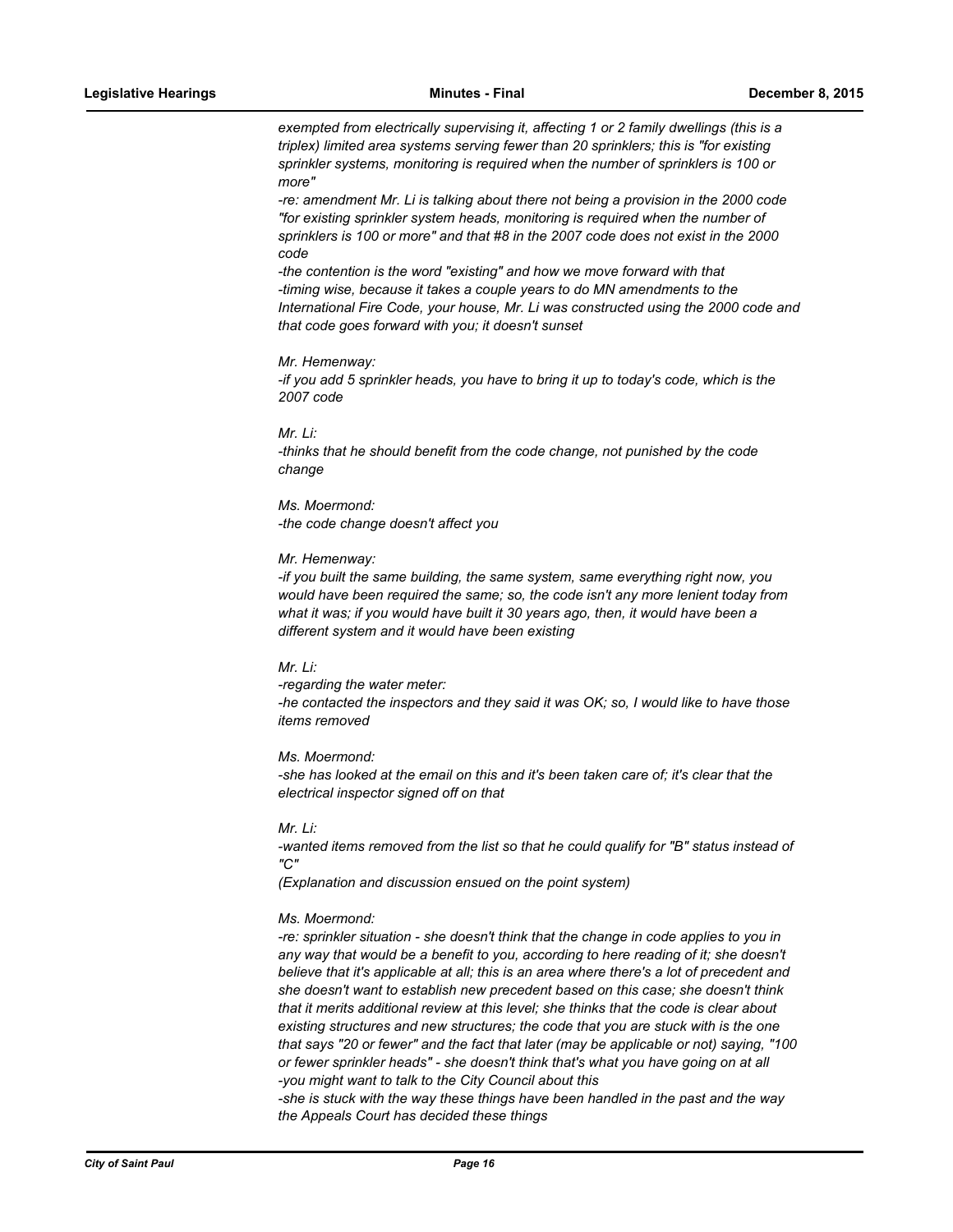# *Mr. Li:*

*-this process doesn't benefit people and it's very time consuming -can a modification make it compliant?*

## *Ms. Moermond:*

*-modifications depend on the scope of the modification; if you built a new room and new sprinkler heads were put in that new room, then that new room would be judged under the code they were installed*

*-she doesn't think that minor modifications are going to change anything for you; you'd have to be looking at something more extensive, like replacing the system before the new code would apply; sprinkler codes are stricter than most any other codes that the Fire code handles, in terms of maintenance, forever and ever or replaced*

*-due process is time consuming -the deadline on this Order is Feb 1, 2016 -Fire will send out a new appointment letter*

*Deny the appeal and grant until February 1, 2016 to come into compliance with the fire sprinkler system monitoring issue; deny the appeal on Items 2 & 6, noting that the owner has come into compliance.*

## **Referred to the City Council due back on 1/6/2016**

# **2:30 p.m. Hearings**

# **Vacant Building Registrations**

# **11** [RLH SAO 15-70](http://stpaul.legistar.com/gateway.aspx?m=l&id=/matter.aspx?key=19973) Appeal of William A. Harvey to a Summary Abatement Order at 740 TATUM STREET.

*Sponsors:* Stark

*Deny the appeal, noting that the owner has come into compliance.*

*VB Registration*

*William Harvey, owner, appeared.*

*Inspector Matt Dornfeld:*

*-Mr. Harvey was given until Dec 8, 2015 to complete the clean out of his home -according to Inspector Mike Kalis as of this morning, the house has been cleaned out to our satisfaction; he noted that the doors were open to entry and a couple windows appeared to have been broken; also, there's still a small commercial dumpster on the property, not overflowing; he said that the house looked good*

*Mr. Harvey:*

*-still not sure what he wants to do -he'd like to have a place where he could have a shop in the basement -he's been at this house for 28 years and accumulated too many things; instead of "hoarding," he thought it was more appropriately called "acquisition glee" -he brought in the receipts for the clean out; it took a couple of weeks and made 3 trips each day to the transfer station -he lives upstairs at 751 Tatum, across the street*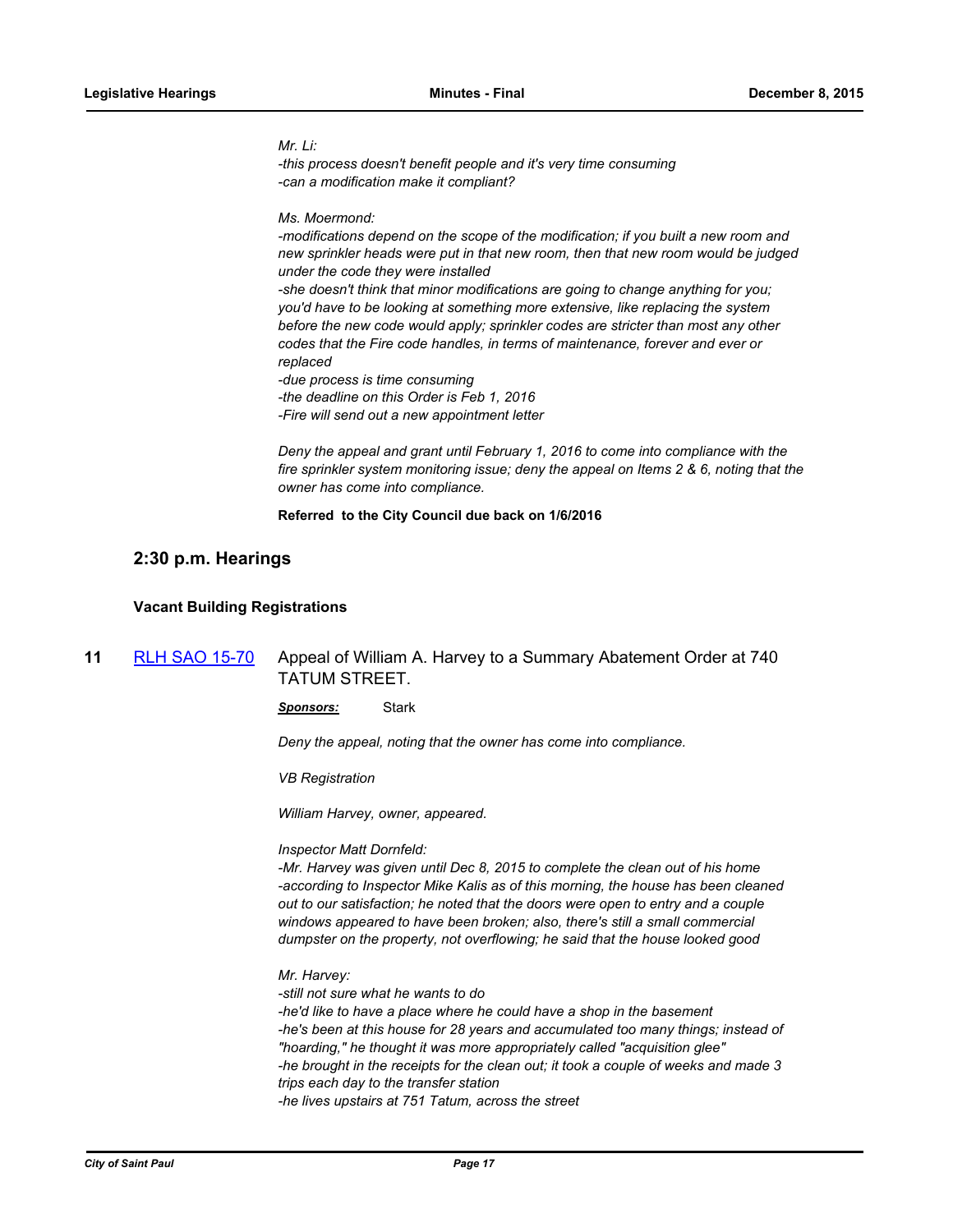# *Mr. Dornfeld:*

*-it's still a Category 3 VB*

*-Mr. Kalis did not perform an inspection; he said that the house was "broom" clean; we could go back and inspect*

*Ms. Moermond:*

*-the primary reason for it being Condemned had to do with the extreme amount of stuff in it and the fire risk -now, that the walls and the floor are there again, it will be a lot easier to inspect -wondering whether or not it needs a code compliance inspection; and whether upon inspection, it would be a Cat 2 or Cat 1?*

*-it seems like that should be your decision, right now*

*Mr. Harvey:*

*-there's water, electricity, a toilet, etc. -doesn't know whether or not he wants to live there again*

#### *Mr. Moermond:*

*-wants the inspector to give it a strong look at it; depending on that, we'll need to get a big inspection or a smaller inspection*

*-if you do need to do the big inspection, full code compliance inspection, you will have a couple of choices: you can sell it no matter what; but if you have a Cat 2 VB, you will need to sell it to someone who can demonstrate that they will fix it; if you don't have a Cat 2 VB, you can sell it "as is" - you'll still need an inspection report to disclose things, Truth in Sale & Housing Report (TISH)* 

*-if you want to fix things before you sell it, she is sure that you will get the money out of it for it*

*-it's a nice looking house*

*Mr. Harvey:*

*-it needs a water heater and a toilet that doesn't leak -it also has a hole in the roof*

# *Ms. Moermond:*

*-I can't unhear that; you'll need to Order a code compliance inspection report; Mai will give you an application, which can get you set up -you'll get a list of things that need to be done; you can hire a general contractor to undertake or you can sell it to somebody, who can prove that they can do it; make sure you choose known contractors who are licensed with the State of MN and* 

*bonded*

*-talk to your realtor who has some experience working with VB*

## **Referred to the City Council due back on 1/6/2016**

**12** 15-103 Appeal of Rafael Fuentes to a Vacant Building Registration Fee Warning Letter Requirement at 438 PAGE STREET EAST.

## *Sponsors:* Thune

*Rafael Fuentes, owner, appeared.*

*Inspector Matt Dornfeld:*

*-we were here Aug 25, 2015 and Ms. Moermond ruled that the dwelling was to remain a Category 2 Vacant Building and that a new code compliance inspection was needed; you granted a 90-day VB fee waiver*

*-as of today, plumbing and warm air permits are closed; electrical, building permits remain open*